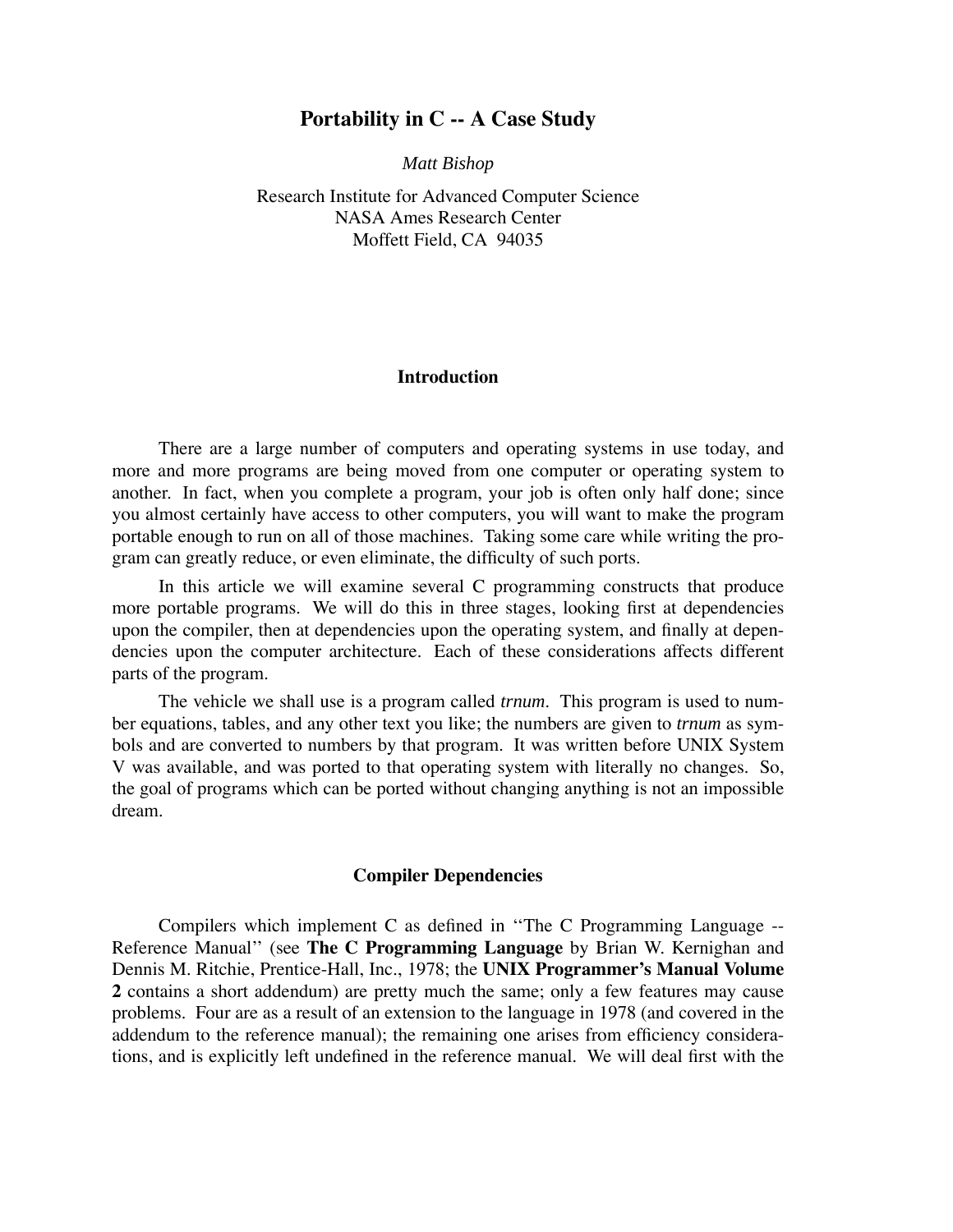extensions.

*Trnum* allows the user to specify the format of the counter, so it will be printed as capital or small Arabic letters, Roman numerals, or numbers. These are represented internally by the symbols *F1* (for numbers), *FA* (for capital letters), *Fa* (for small letters), *FI* (for capital Roman numerals), and *Fi* (for small Roman numerals). From a programmer's point of view, these may be used to represent formats in two ways.

The C Journal 2 8/5/104

Using the extension, one way is to create an *enumerated type* by saying

enum counter format  $\{ F1, FA, Fa, FI, Fi \}$ ;

and declaring the format field associated with each counter to be of type *enum counter\_format*. But some compilers will not accept this as a legal C statement, so *trnum* does not use this C language feature. Instead, it defines *F1*, *FA*, *Fa*, *FI*, and *Fi* as macros and declares the format field to be an integer. This works with all C compilers, and in this case the application is simple enough so that the loss of the added type checking is far outweighed by portability considerations.

The three other areas in which the language has been extended are closely related. Structure assignment, passing structures as function parameters, and functions returning structures are now allowed. Depending on the computer, these may or may not increase the speed of the program (some computers can do ''block moves'' which are faster than the corresponding non-block moves). It is best to avoid passing structures as arguments or writing functions that return structures; instead, pass pointers to structures to and from functions. As for assignment, it is best to code that as a macro which may be replaced with a function call should the program be moved to a compiler which does not allow structure assignment. For example, the macro

> /∗ ∗ note a and b are pointers, ∗ so if we have to convert this ∗ to a function call, we can ∗ just pass the pointers ∗/ #define STRUCTURE\_COPY(a,b)  $(*(a) = * (b))$

works quite nicely.

The other area in which compilers are very different is the order in which expressions are evaluated; the best known result of this is that functions producing side effects should *never* be used in expressions involving any variables or functions affected by the side effects. The order in which expressions are evaluated is left undefined by the C reference manual very deliberately, to allow the compiler writer to choose the most efficient method for the target machine. We shall look at two cases where this affects expressions, and how to work around this ambiguity.

The first example is the order in which function arguments are evaluated. In *trnum*, there is a function called *getnext*() which is most often called with the first character of a string as its first argument, and a pointer to the remainder of the string as its second argument. Hence, if  $p$  is the pointer to the beginning of the string, it is most tempting to write this call as: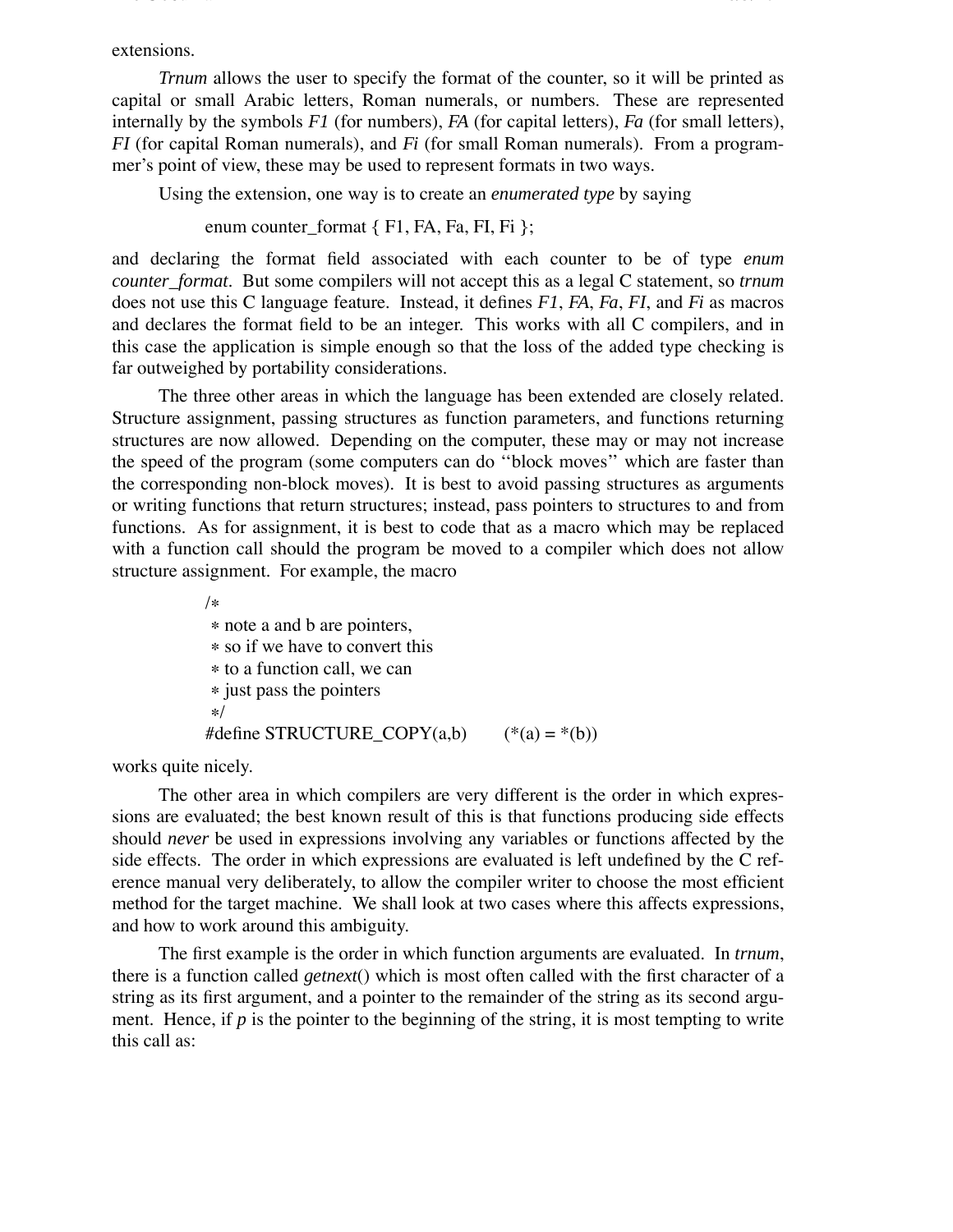$getnext(*p++, p);$ 

Now, suppose  $p$  points to the string " $y$ ". If the compiler evaluates function arguments beginning at the left, *getnext*() will be called as

The C Journal 3 8/5/104 (1992) in the C Journal 3 8/5/104 (1993) in the C Journal 3 8/5/104 (1994) in the C Journal 3 8/5/104 (1994) in the C Journal 3 8/5/104 (1994) in the C Journal 3 8/5/104 (1994) in the C Journal 3 8/

getnext('.', "y>");

as we want. But, if the compiler evaluates function arguments beginning at the right (as do VAX and PDP-11 compilers), the call becomes

getnext('', ".y>");

which is not what we expected. The only way to guarantee the order of evaluation is to use a temporary variable:

> base =  $\&p[1]$ ; getnext(∗p++, base);

This will work on all compilers.

As a second example of the dangers of assuming an order of evaluation, consider the expression

$$
a[i] = b[i-];
$$

which might be used as part of a *while* loop for copying strings (there are many such loops in *trnum*). If *i* is 1, *b[0]* is 'x', and *b[1]* is 'y', then this statement will assign 'y' to *a[1]* if the expression is evaluated from left to tight, but it will assign 'y' to *a[0]* if the expression is evaluated from right to left. Again, to get around this problem, move the decrement of *i* outside the assignment statement, and say

$$
a[i] = b[i];
$$
  
i--;

if the first interpretation is what you want, or

$$
\begin{aligned}\ni &\text{--};\\ a[i] &= b[i];\end{aligned}
$$

if the second interpretation is what you want.

# **Operating System Dependencies**

Unlike changing C compilers, it is not possible to write C code that will not change at some level when moved to another operating system. The trick is to keep those changes confined to library functions, header files, or both. With properly-written programs, it should only be necessary to change the library functions or header files appropriately, and recompile and relink the program. In most cases, only recompilation and relinking will be necessary, since the majority of applications programs access the kernel using libraries provided with the operating system (such as the *standard input-output library*, also called *stdio*.)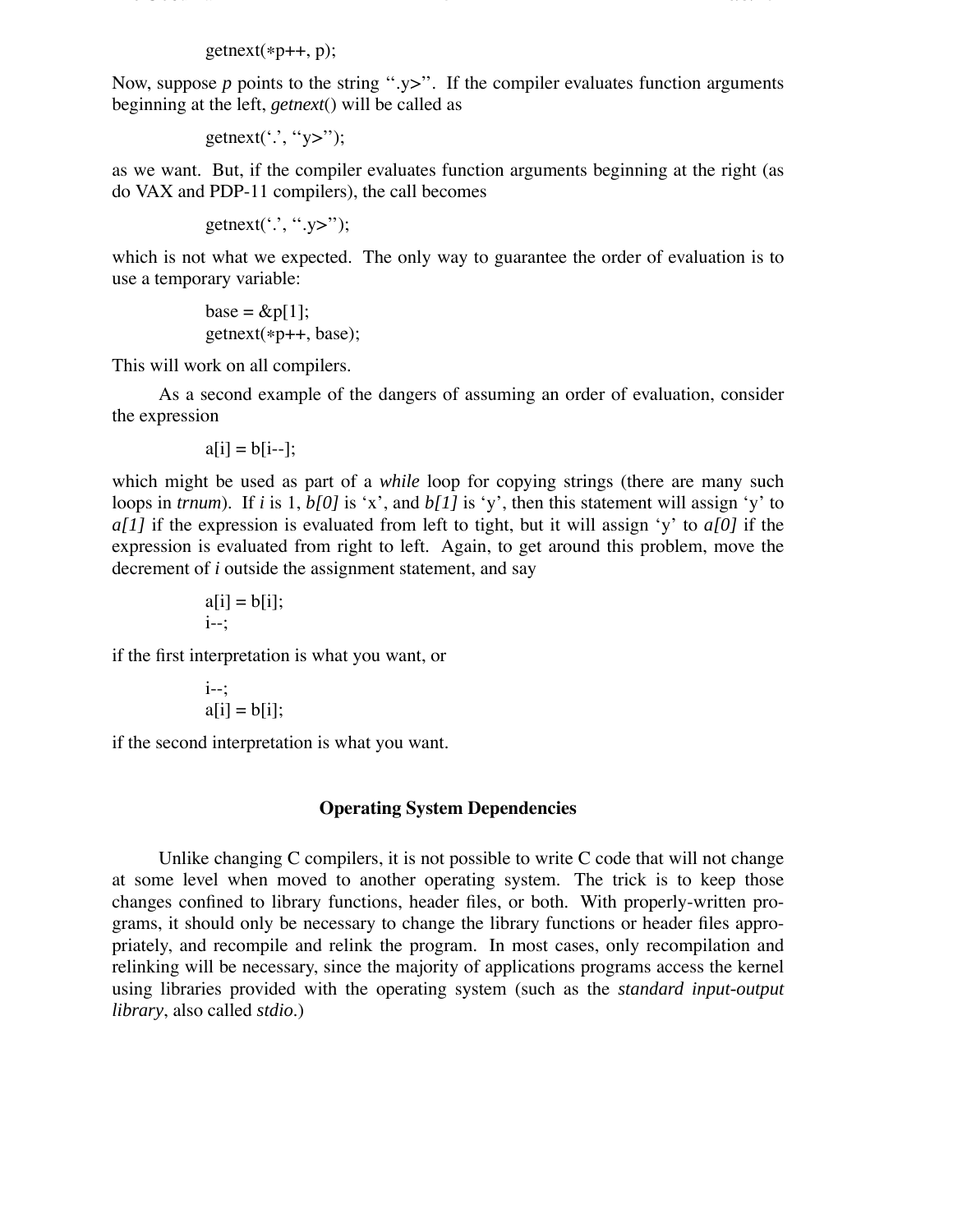The program *trnum* falls into this class of programs because its interaction with the operating system is done through the standard input-output library package. So long as this (relatively) standard interface exists, it can be compiled and linked without change, and the package will handle the details of interfacing the program's input and output with the operating system. Let us look at how this package hides operating system dependent details from *trnum*.

The C Journal 4 8/5/104 (1991) and the C Journal 4 8/5/104 (1991) and the C Journal 4 8/5/104 (1991) and the C

The *stdio* package associates with each file a collection of information such as how the file was opened (for reading, writing, or appending), the current offset of the file pointer into the file, and the file index number. This structure is hidden by defining a structure and macro similar to the following in the header file <*stdio.h*>:

```
struct finfo {
      int _fileindex; /* index into file table */<br>unsigned int mode; /* open for read, write
                                       /* open for read, write */
};
#define FILE struct _finfo
```
and now for each different operating system, the header file can be changed as required.

As another example, each operating system has its own system call for opening files. These may, or may not, be compatible with the system calls of other operating systems; for example, on V7 UNIX, the second argument to the *open* system call is **2** for appending to the file, but on 4.2 BSD UNIX, the second argument must be **8** to append to the file. Fortunately, the *stdio* package provides a uniform interface for opening a file; saying

fp = fopen(*filename*, "a");

will open the named file for appending, regardless of what the operating system call requires. Again, the details of interacting with the operating system are segregated from the rest of the program.

A far less common, but more dramatic, example of this occurs when a program that reads the contents of directory files is ported from V7 UNIX to 4.2 BSD UNIX. The directory formats are vastly different; for instance, V7 UNIX uses a fixed-length record for each file name in the directory, whereas 4.2 BSD UNIX uses variable-length records. Hence, the directory should be accessed only through a set of functions separate from the rest of the program. So, for example, use routines called *open\_directory*, *read\_directory*, and *close\_directory* to open, look through, and close the directory file rather than putting the directory scanning code with the rest of the program code. Then, when the program is moved from a V7 UNIX system to a 4.2 BSD UNIX system, only the three directory accessing routines need be rewritten.

Another problem arises when you use library functions that the system provides. Sometimes these differ from system to system. The least dangerous of this is when the function returns one datatype for an operating system and another datatype for another operating system. In *trnum*, the function *sprintf* did this (returning an integer in SYS-TEM V UNIX and a character pointer in 4.2 BSD UNIX.) There is no obvious way to determine what these functions are other than going to a manual, but you should avoid relying on return values of functions for which return values are not central to the purpose of the function. In *trnum*, for example, *sprintf* was used to format a string in core, and so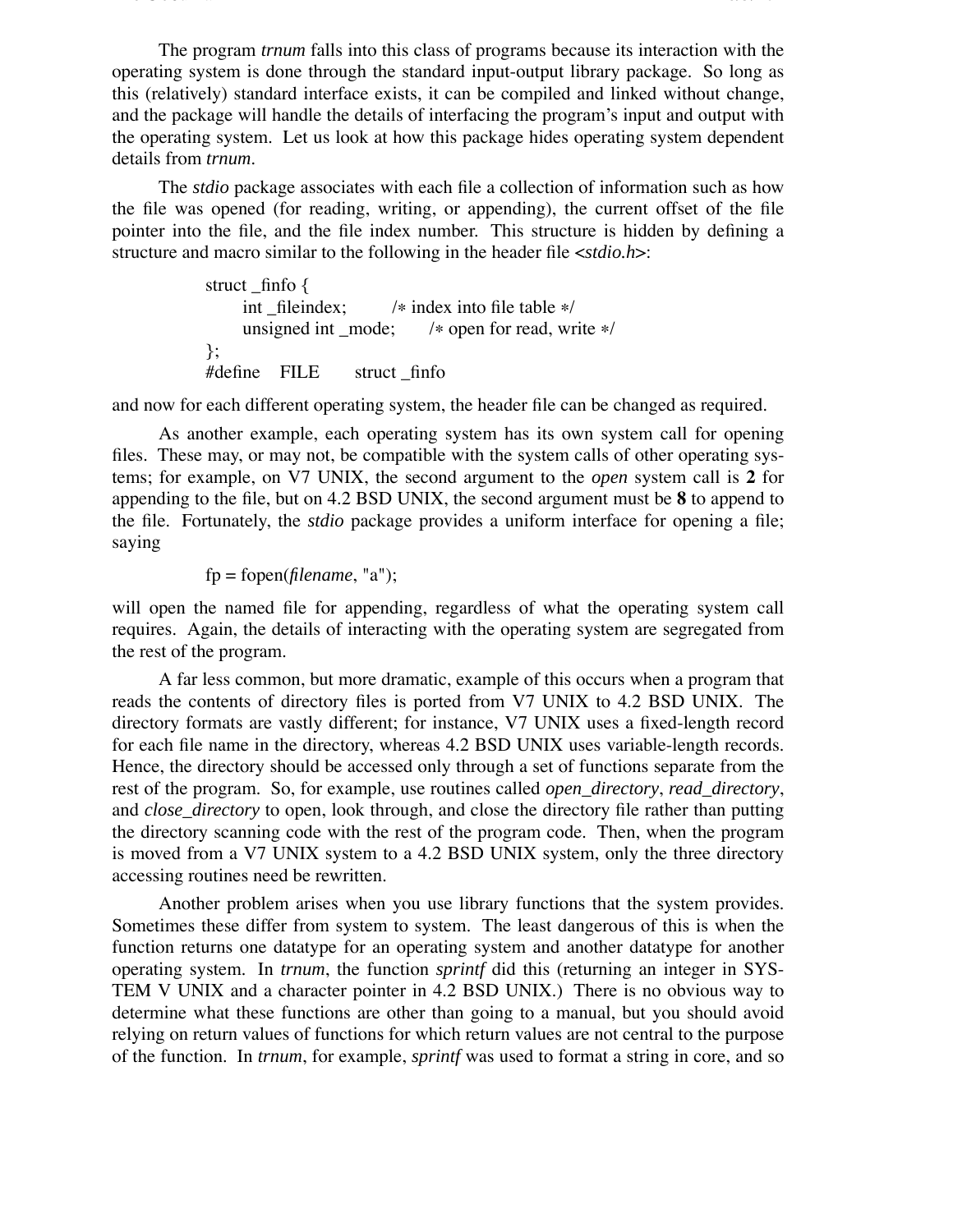the return value was completely ignored; hence, when it was moved to SYSTEM V UNIX, there was never a problem.

The C Journal 5 8/5/104 (1995) in the C Journal 5 8/5/104 (1995) in the C Journal 5 8/5/104 (1995) in the C Journal of the C Journal of the C Journal of the C Journal of the C Journal of the C Journal of the C Journal of t

Some library functions have no counterparts on other systems. Examples are the *search* functions provided by SYSTEM V UNIX. In this case, all that can be done is to write equivalent functions. A similar but more subtle form of this occurs when two different functions have the same name on different systems. Fortunately, neither of these occurred in *trnum*; the only thing that can be done about them is to check the manual of the operating system the program is being ported to.

Aside from localizing operating system dependencies in functions, there are two other considerations programmers must keep in mind -- defining and naming external variables. We will look at naming them first.

As stated in the previous section, most compilers impose a maximum on the number of significant characters in identifiers. However, the linker also uses these names to link the program modules together. On some systems, the maximum number of significant characters of identifiers the linker recognizes is different than the number the compiler recognizes. Furthermore, some linkers ignore the case of characters in identifiers. Hence, all external symbols should be unique within the first six characters, exclusive of case. (This seems to be the least common denominator of the restrictions.) As an example, the *trnum* program uses the function *issalnum*() to determine if a string is composed of alphanumeric characters; the name *isalnum\_str*() (for ''is alphanumeric string'') would be more readable, but has the same first six characters as the function *isalnum*(); hence, this could produce a conflict.

The other problem with external variables arises when the keyword *extern* is omitted in a declaration. With many versions of the UNIX operating system, if an external variable is defined in several files, the linker just uses one definition and ignores the others. Many other UNIX systems will object that the variable is multiply defined, and fail to link the modules. Thus, in *trnum*, all variables that are referenced by routines in more than one file were defined in the file containing the main routine and simply declared as *extern* in all the others. For example, the variable *topt*, which is 1 when a table of numbers is to be generated and 0 when it is not, is declared as

int topt; /∗ generate table of numbers? ∗/

in the main file and as

extern int topt; /∗ generate table of numbers? ∗/

in the other files. This prevents the linker from finding multiply defined variables.

### **Machine Dependencies**

Several factors combine to create problems when moving a program from one machine to another. All of these spring from differences in the computer architectures and the C compiler's customizing object code to be as efficient as possible for that machine.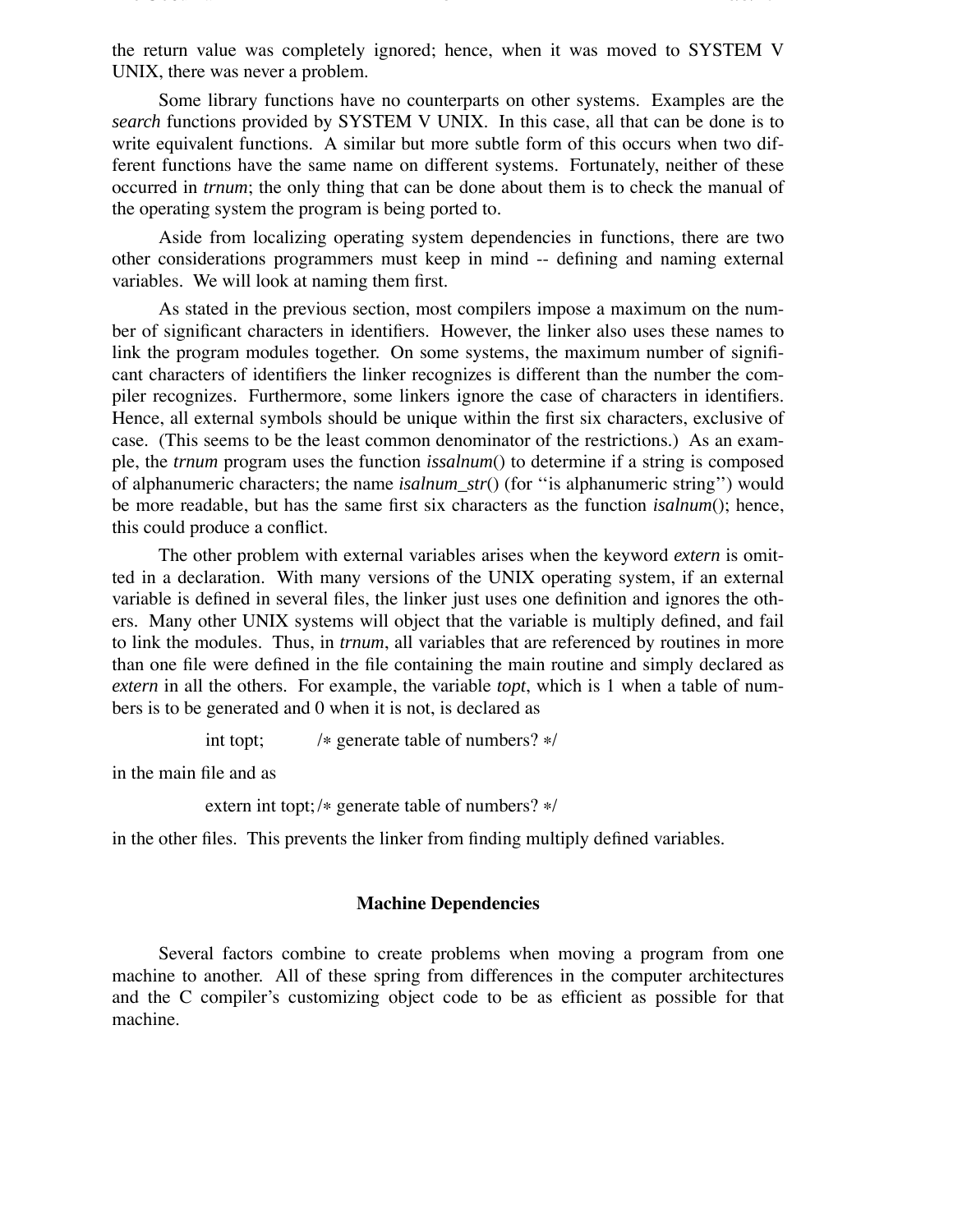As an example, consider the representation of various datatypes. Assuming a specific number of bits for characters, short integers, integers, and long integers is a recipe for disaster, because this number may not be the same for all machines. Unfortunately, this type of assumption is very common, particularly when using bits as flags. For example, in *trnum*, the structure of the hash table used to store counters contains a word for miscellaneous flags; if the low bit is set, that entry is unused. It is very tempting to write the statement clearing the low bit as

The C Journal 6 8/5/104 (1991) and the C Journal 6 8/5/104 (1991) and the C Journal of C Journal 6 8/5/104 (19

flag &= 0177776;

on a PDP-11 (which has 16 bit words), but this will fail miserably on a VAX, which has 32 bit words (and hence will clear the high-order 16 bits as well.) However, writing

flag  $&=$   $\tilde{0}$ 1;

will clear the bit on any machine, because the compiler will automatically change "~01" into a word with the low bit clear and all other bits set. The moral is to let the compiler worry about datatype lengths.

Another obnoxious problem arises when you assume two datatypes can be used interchangeably. Recall the function *issalnum*(); it takes a pointer to a string as its argument. Call this parameter *s*. Many programmers would tend to declare this function as

```
int issalnum(s)
{
     ...
```
and on many machines there would be no problem, since a pointer to a character is the same length as an integer. But on some machines, this would fail (with a core dump, if you are lucky) because the two are not interchangeable. The declaration should be (and in *trnum* is) written:

```
int issalnum(s)
char ∗s;
{
     ...
```
Related to this is the problem of type coercion. Consider that on some machines (such as a PDP-11), a character pointer may refer to any memory location but an integer pointer must point to an even address. Hence on a PDP-11, it is *not* safe to coerce a character pointer to an integer pointer and access the data as an integer. (On a PDP-11, in fact, this causes an error.) If such coercion must be done, make it into a subroutine so that it can be changed easily for different computers. This problem is particularly acute with storage allocators; the approach used in *trnum* is to define a new type with

```
typedef char *ALIGN;
```
so, when it is moved from a VAX to a PDP-11, the header file need only be changed to say

```
typedef int *ALIGN;
```
(in fact, this is done by a conditional compilation rather than changing the file.)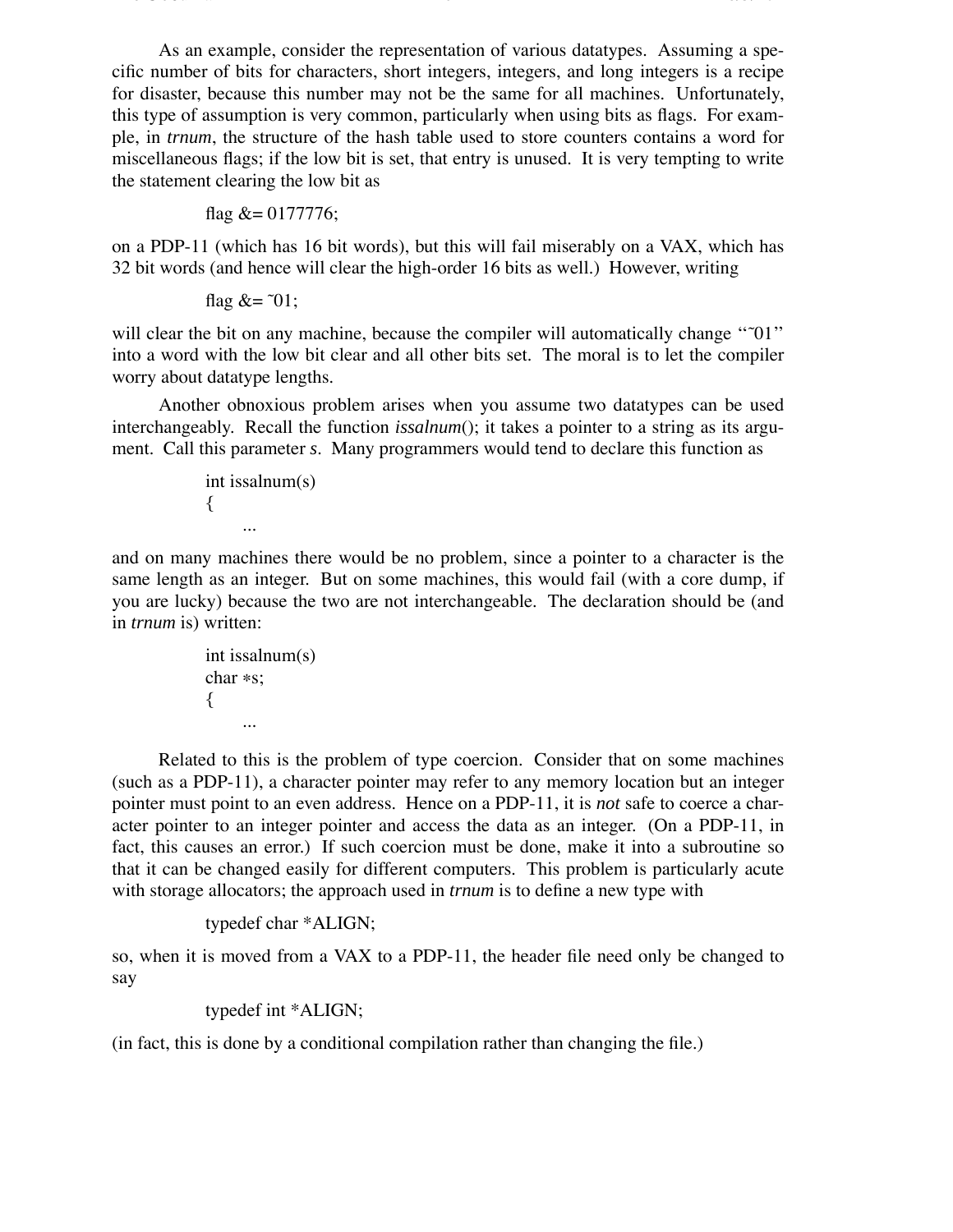This brings up another point -- byte ordering. Some computers, such as the VAXen and PDP-11's, number bytes from right to left; others, such as the MC68000, number bytes from left to right. As a result, when bytes are read from integers, the order in which the bytes are read is machine-dependent. The same is true of bits being accessed. If the order is important, do the reading (or accessing) in a separate routine that can be modified should the program be moved to a machine that reads bytes in the opposite order.

The C Journal 7 8/5/104 (1999) in the C Journal 7 8/5/104 (1999) in the C Journal 7 8/5/104 (1999) in the C Journal 7 8/5/104 (1999) in the C Journal of the C Journal 7 8/5/104 (1999) in the C Journal 7 8/5/104 (1999) in t

Characters are also a source of frustration. A program cannot assume ASCII ordering, or even a contiguous alphabet (in EBCDIC, there are nonalphabetic characters interspersed within the alphabet.) Hence, constructs such as the following, to capitalize the character in *c*:

capital  $c = c - 'a' + 'A';$ 

should be avoided since they are non-portable. Instead, use the functions (or macros) defined in <*ctype.h*>; the above would be written

$$
capital_c = \text{topper}(c);
$$

which will work on all computers, since *toupper* is defined appropriately on each computer.

Even when using ASCII characters, there are certain common assumptions which are quite dangerous. For instance, it is widely accepted that characters are all nonnegative, and the end of file marker is negative. Hence, the test

if 
$$
((c = getchar()) < 0)
$$
{  
...

is true only at the end of file. On a VAX, this is correct. But on a PDP-11, characters are really integers in the range −128 to 127 inclusive. In this case, the character will be signextended before the test is made; so, the above test will be true when the character has the high bit set, regardless of whether or not the end of file is reached. To be safe, always assume characters are sign-extended when converted to integers, and when using the standard input-output package, use the end of file marker explicitly, as in

if ((c = getchar()) == EOF){ ...

which will work on all machines.

Related to this is the multicharacter constant. As characters are really short integers, many compilers allow several characters to be stored in one integer. However, because the order in which the characters are actually put into the integer is machine dependent (upon the way the computer numbers its bytes), this is an extremely nonportable construct. Use character strings instead to ensure portability.

#### **Conclusion**

There is one tool that is quite useful in checking for non-portable constructs: the program *lint*. This program will check for, and report, constructs which might cause problems when the program is ported to another machine or operating system. It also